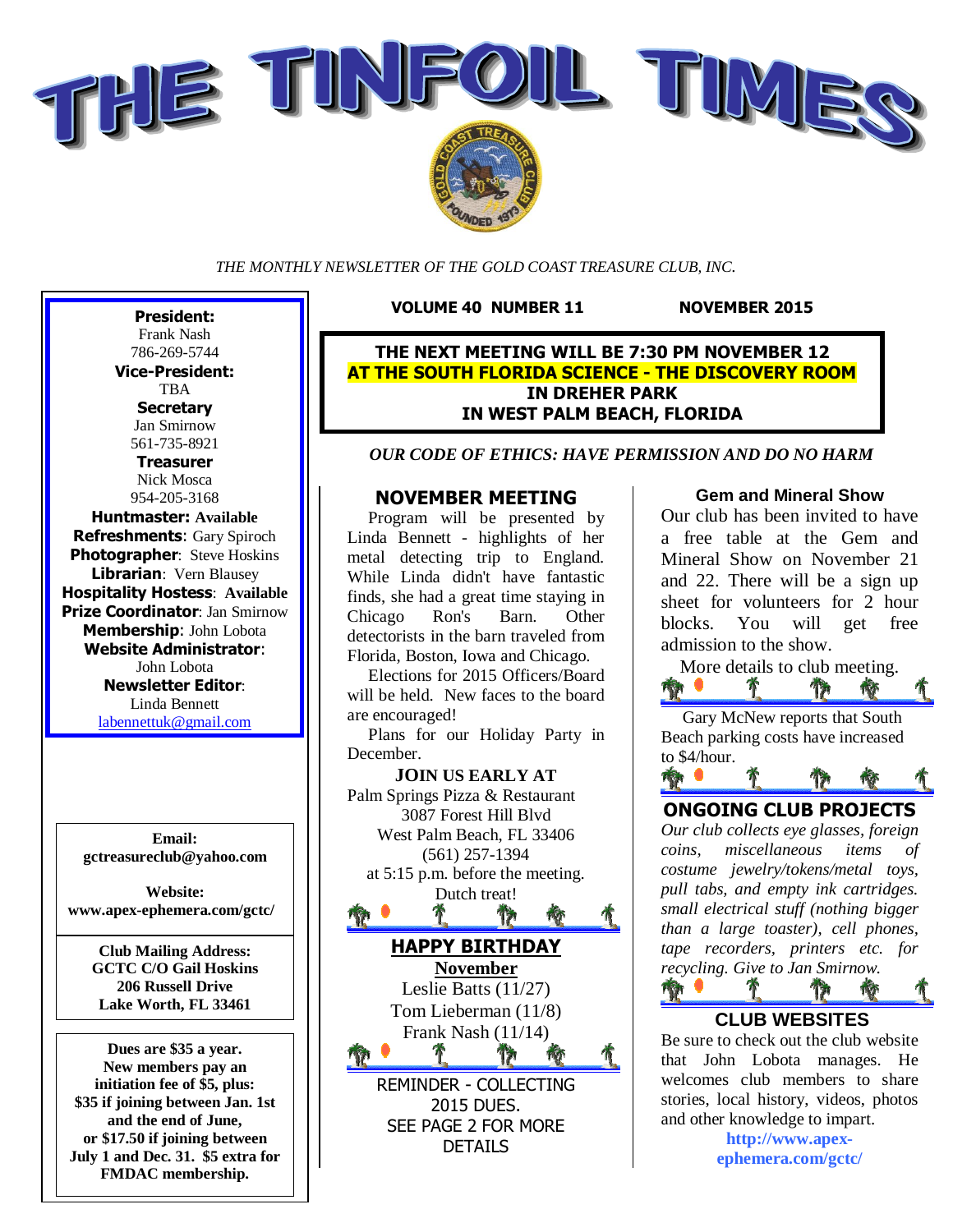#### **OCTOBER MONTHLY BEST FIND WINNERS**

*First Place*

**Best Gold with Stone - Jason Petenbrink Best Gold - Gary Spiroch Best Silver - Gary Spiroch Best Costume Jewelry - Steve Hamedl Most Unusual - Steve Hamedl Best Coin - Paul Hamlin**

*Second Place Best Gold with Stones - Paul Hamlin Best Gold - Steve Hamedl Best Silver - Steve Hamedl Best Costume Jewelry - Gary Spiroch Most Unusual - Paul Hamlin Best Coin - April Sovich*



#### **MEMBERS AD**

Fisher CZ3D modified by its inventor, Tom Dankowski to an AU21. 12-inch coil, straight shaft, Fisher chest mount strap and bag, original "S" shaft. Like new, works perfectly. \$800 OBO. Jerry Laur 561-951-1015



**OCTOBER MEETING**

Tony and Ray from the Coin Club of West Palm and Rechant's of West Palm gave an interesting informative presentation at our October 8th meeting. They gave everyone a printout, written by Tony entitled "Consumer Awareness", to ensure that everyone would remember all that was presented! Tony and Ray are in my opinion experts on what is happening in the coin industry. The last advice they gave was to purchase The Red Book of coins and use it as your bible, never buy from the telephone and never buy from newspaper or television ads!! Buy from a reliable dealer!! If you were unable to attend give me a call at 561-376-6211, and I will be sure to get you a copy of the text.

Thirty two members and two guest were in attendance. The guest were Jim Warren from Boca (who said he wants to learn how to metal detect) and Evan Lloyd of Stuart, Florida (a long time hunter).

Of Eleven Birthdays, six of those present collected their Birthday Dollars.

The Treasurer, Nick Mosca, reported \$1123.24 in our treasury. It was stressed that we needed a location for our Holiday Party, our work has been

answered! Bob Dobski has reserved his Club House for our party. The club house is located in Delray Beach just off of Atlantic Avenue. Details will follow in our December newsletter.

Mindy and Gary Spinach spoke of their trip to Arizona and the fun they had. President, Frank Nash, told some metal detecting stories.

The 50/50 Raffle was won by April Sovich - \$32.00!

In light of needed planning for the Holiday Party and Nomination of officers for the year 2016 the program for November was cancelled, instead we will get some business out of the way and hear all about Linda Bennett's Metal Detecting Trip to England!

*Submitted by Secretary, Jan Smirnow*



| <b>Membership Renewal Form</b>                                                                                                                                                                                                                                                                                                               |
|----------------------------------------------------------------------------------------------------------------------------------------------------------------------------------------------------------------------------------------------------------------------------------------------------------------------------------------------|
|                                                                                                                                                                                                                                                                                                                                              |
|                                                                                                                                                                                                                                                                                                                                              |
|                                                                                                                                                                                                                                                                                                                                              |
|                                                                                                                                                                                                                                                                                                                                              |
|                                                                                                                                                                                                                                                                                                                                              |
|                                                                                                                                                                                                                                                                                                                                              |
|                                                                                                                                                                                                                                                                                                                                              |
| $\Box$ DO $\Box$ DO NOT<br>Please<br>Include my address, phone $# \&$ e-mail address<br>in the new club directory.<br>(Note: members' names, at least, will be included.<br>Directory goes to members ONLY.)<br><b>Renewal \$35</b><br>\$5 for FMDAC (optional)<br><b>MAIL TO:</b><br><b>Gold Coast Treasure Club</b><br><b>Gail Hoskins</b> |
| <b>206 Russell Drive</b><br>Lake Worth, FL 33461                                                                                                                                                                                                                                                                                             |
|                                                                                                                                                                                                                                                                                                                                              |